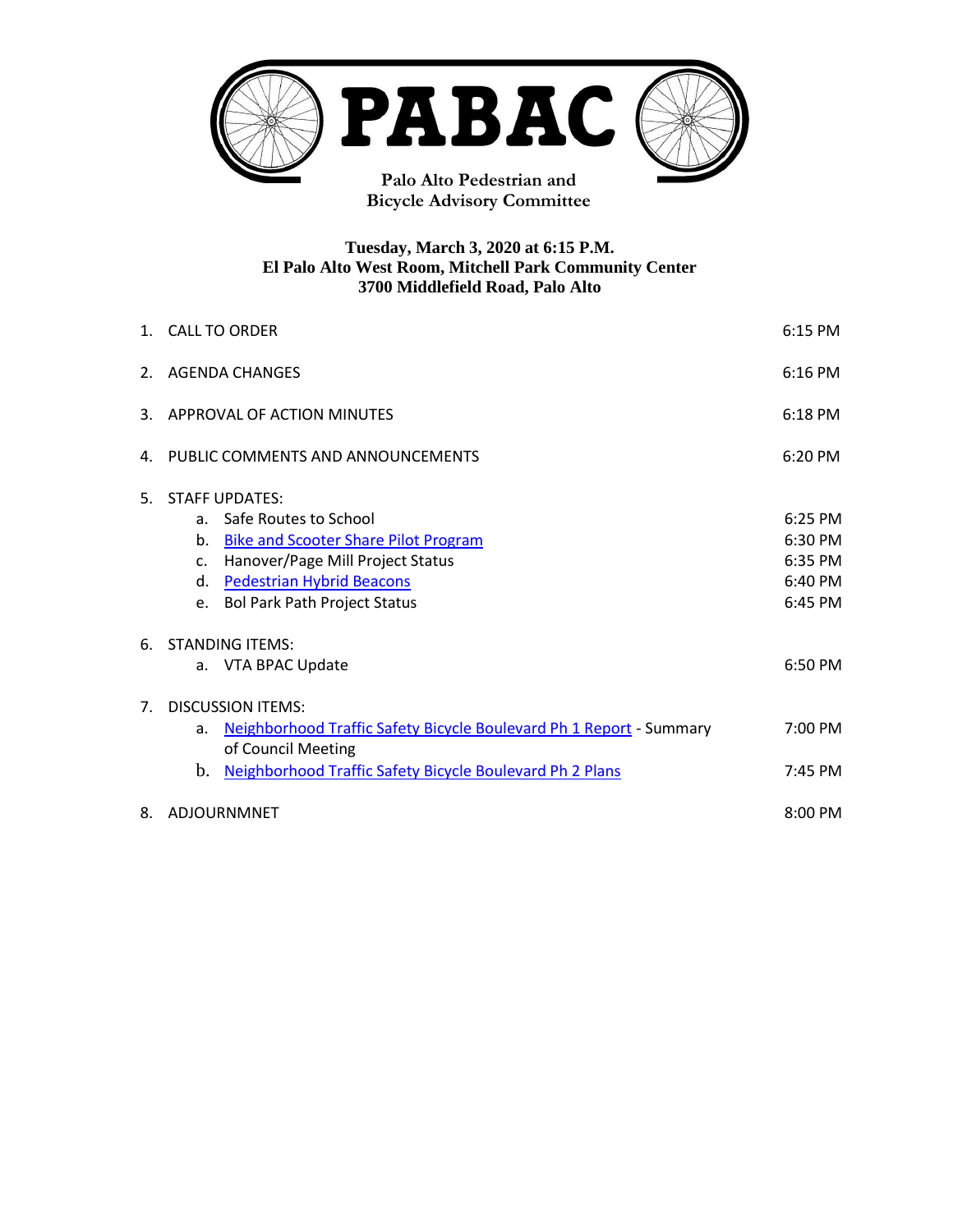| 1<br>$\overline{2}$<br>3<br>$\overline{4}$ |                                     | PABAC<br>Palo Alto Pedestrian and<br><b>Bicycle Advisory Committee</b>                                                                      |  |  |  |  |
|--------------------------------------------|-------------------------------------|---------------------------------------------------------------------------------------------------------------------------------------------|--|--|--|--|
| 5<br>6                                     |                                     |                                                                                                                                             |  |  |  |  |
| $\tau$                                     |                                     | <b>Tuesday, February 4, 2020</b>                                                                                                            |  |  |  |  |
| 8                                          | 6:15 P.M.                           |                                                                                                                                             |  |  |  |  |
| 9                                          |                                     |                                                                                                                                             |  |  |  |  |
| 10                                         | EMBARCADERO ROOM, RINCONADA LIBRARY |                                                                                                                                             |  |  |  |  |
| 11                                         | 1213 Newell Road, Palo Alto, CA     |                                                                                                                                             |  |  |  |  |
| 12                                         |                                     |                                                                                                                                             |  |  |  |  |
| 13                                         |                                     |                                                                                                                                             |  |  |  |  |
| 14                                         | <b>Members Present:</b>             | Ken Joye (Chair), Art Liberman (Vice Chair), Bill Courington, Cedric de                                                                     |  |  |  |  |
| 15<br>16                                   |                                     | la Beaujardiere, Kathy Durham, Penny Ellson, Paul Goldstein, Robert<br>Neff, Eric Nordman, Rob Robinson, Jane Rothstein, Alan Wachtel, Bill |  |  |  |  |
| 17                                         |                                     | Zauman                                                                                                                                      |  |  |  |  |
| 18                                         |                                     |                                                                                                                                             |  |  |  |  |
| 19                                         | <b>Members Absent:</b>              | Bruce Arthur, Ann Crichton, David Hirsch, Owen Longstreth, Steve Rock,                                                                      |  |  |  |  |
| 20                                         |                                     | <b>Richard Swent</b>                                                                                                                        |  |  |  |  |
| 21                                         |                                     |                                                                                                                                             |  |  |  |  |
| 22                                         | <b>Staff Present:</b>               | Sylvia Star-Lack, Joanna Chan                                                                                                               |  |  |  |  |
| 23                                         |                                     |                                                                                                                                             |  |  |  |  |
| 24                                         | Guest:                              | <b>Bruce Donoghue</b>                                                                                                                       |  |  |  |  |
| 25                                         |                                     |                                                                                                                                             |  |  |  |  |
| 26                                         | 1.                                  | CALL TO ORDER at 6:15 p.m.                                                                                                                  |  |  |  |  |
| 27                                         | 2.                                  | <b>AGENDA CHANGES</b>                                                                                                                       |  |  |  |  |
| 28                                         | None                                |                                                                                                                                             |  |  |  |  |

- **3. APPROVAL OF ACTION MINUTES**
- **MOTION**
- Motion by Chair Joye, seconded by Mr. Nordman, to approve the minutes of the January 7, 2020 meeting as presented. Motion passed unanimously with Mr. Courington abstaining.

# **4. PUBLIC COMMENTS AND ANNOUNCEMENTS**

# **a. Meeting on March 3, 2020 only at MPCC, El Palo Alto West Room**

- Bruce Donoghue, Santa Clara BPAC, expressed that he is present to observe the operation of the meeting and to learn how PABAC engages the public in its programs and meetings. He provided a handout of the new standard for crosswalk illumination.
- Mr. Goldstein found comments contained in correspondence to PABAC to be disrespectful of staff and suggested such comments not be stated in emails or conversations.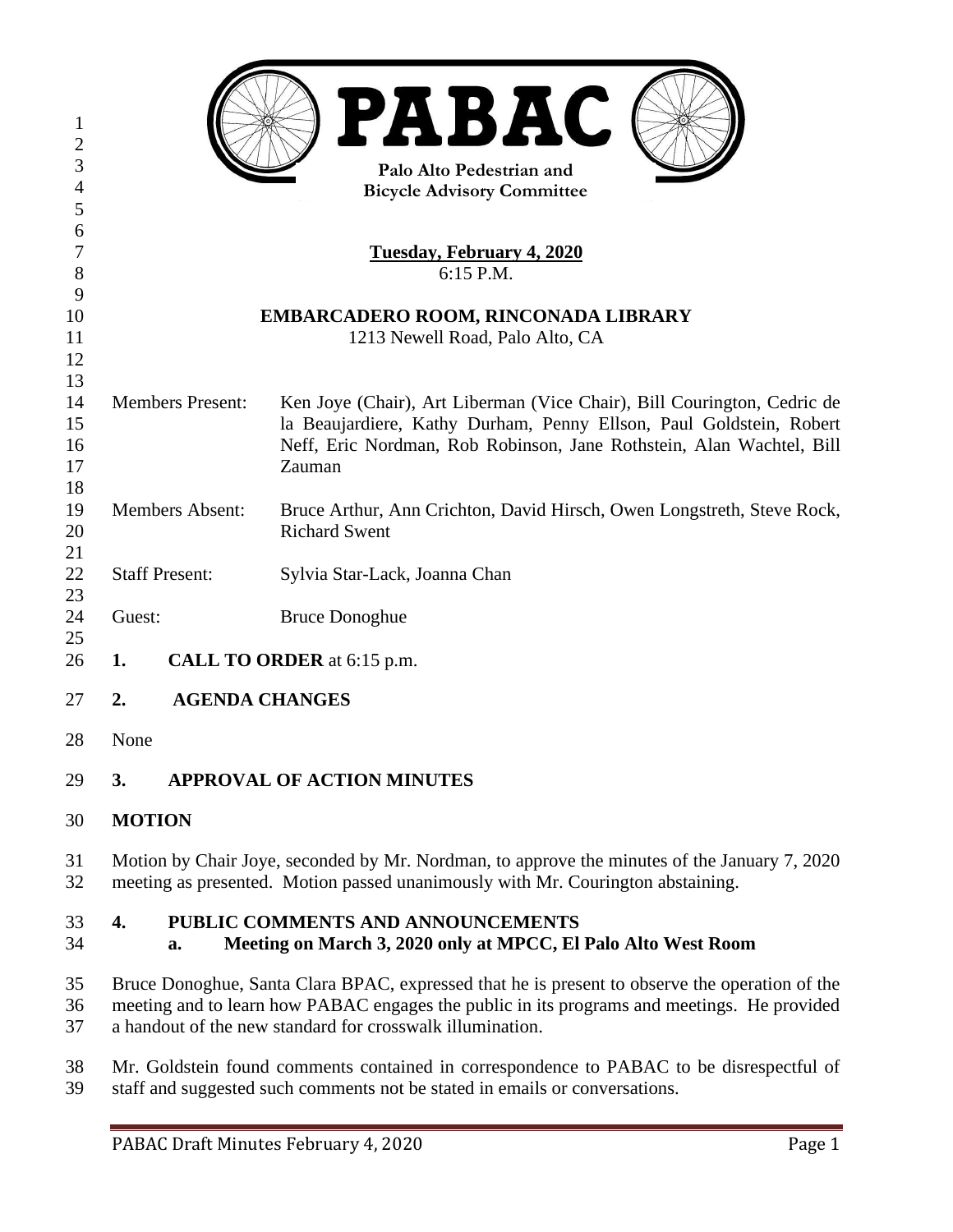Joanna Chan reminded that the March 3 meeting will be held in the El Palo Alto West Room at Mitchell Park Community Center. The April meeting will return to Rinconada Library.

#### **5. STAFF UPDATES: a. Bylaws**

 Ms. Chan indicated Chair Joye requested staff to express their perspective of PABAC and its advisory role. PABAC's feedback and experience is very helpful to staff. Staff conveyed that it will be advantageous to focus on upcoming projects, but is willing to report back on current projects as requested.

 Mr. Joye explained that he and Vice Chair Liberman wished to ensure PABAC and staff have the same view of PABAC's and staff's roles.

## **b. Safe Routes to School**

 Ms. Chan reported that the Safe Routes to School (SRTS) team is observing selective locations for driver behavior, speeding, and recording bicycle/vehicle interaction. Site assessments are underway at Gunn and Palo Verde. Staff and Traffic Safety Representatives (TSR) will meet with PAUSD consultants on the first phase of Measure Z projects at Escondido, Walter Hays, Greene, Palo Verde, Fletcher, and JLS. Staff will host SRTS encouragement tables during the events on Martin L. King Jr. Day and Presidents Day at Mitchell Park. PTAs have prepared letters supporting the bicycle boulevard report and will submit them to the Council prior to Council discussion of the report.

| 20 | c. | <b>Bicycle Boulevard</b> |                       |
|----|----|--------------------------|-----------------------|
| 21 |    |                          | <b>Phase 1 Report</b> |
| 22 |    | ii.                      | <b>Phase 1 Survey</b> |

**iii. Phase 2 Plans**

 Ms. Chan reported the Council discussion is scheduled for February 24, and staff are currently finalizing the report for Council. The City Manager's Office led the survey, and staff communicated to PABAC the release of the survey as timely as possible. Phase 2 plans can be found on the project website and will be discussed in community meetings after the Council meeting.

 In response to questions, Sylvia Star-Lack indicated staff is reviewing the consultant's report of outcomes from the Ross Road project. She did not know if the report would be shared with PABAC prior to the Council meeting. If the discussion goes forward on February 24, the staff report will be available publicly on February 14. The results of the survey are incorporated into the report. The survey or a summary of survey results will probably not be released separate from the report.

## **d. Charleston-Arastradero Corridor**

 Ms. Chan noted Public Works is working to complete Phase II work. Phase III should be released for bids mid-year.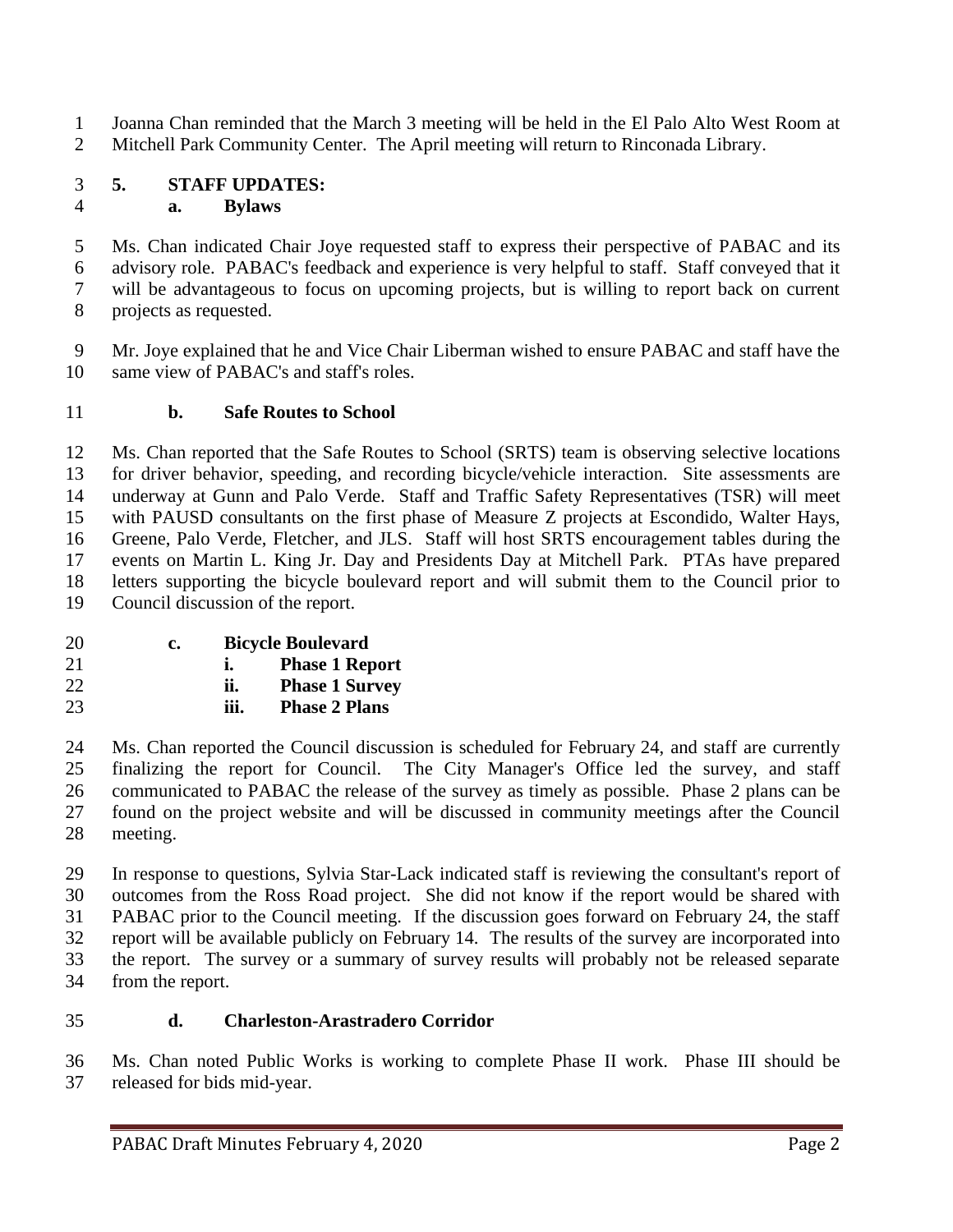- In answer to queries, Ms. Star-Lack agreed to ask Public Works about any changes to Phase III
- plans. Phase III plans include continuous bike lanes across El Camino and a section from
- Middlefield to Nelson. Mr. Neff summarized the contents of Phase III plans.
- Mr. Wachtel remarked that the block between San Antonio and Fabian is particularly problematic.
- Chair Joye recommended PABAC members to review Phase III plans.

#### **6. DISCUSSION ITEMS:**

#### **a. Letters by the Chair**

- Chair Joye requested information regarding letters written by the Chair on behalf of PABAC.
- Mr. Goldstein advised that in the past PABAC members voted on a motion for the Chair to write a letter in support or opposition to a topic. The motion typically contained details to be addressed in the letter. The Chair could solicit feedback on a draft letter from members of PABAC. The letters are usually addressed to the City Council. At times, PABAC has disagreed with staff regarding a project, and staff did not object to PABAC writing a letter to the Council.
- Bill Zauman noted the Bylaws do not address letters specifically, but comments in the Bylaws may be pertinent to letters.
- Mr. de la Beaujardiere concurred with Mr. Goldstein's recollections. The reason for writing a letter is to express PABAC's views beyond transportation staff.
- Ms. Durham suggested a letter would be appropriate if PABAC did not have sufficient time to relay its views through staff.
- Mr. Robinson recalled extensive discussions and revisions of the components for letters.
- Mr. Neff indicated the typical letter represented PABAC's support for a project to the Council.
- Ms. Ellson referred to Section 8 of the Bylaws regarding staff's responsibility to facilitate transmission of PABAC's concerns to the City Manager and City Council.
- 

#### **b. Meeting Restructuring**

- **i. Dedicating discussion time by mode: bicycling, walking, rolling, other**
- Vice Chair Liberman suggested the concept to hold meetings focused on issues raised by a guest speaker.
- Chair Joye suggested devoting time during each meeting to discuss walking because discussion is most often focused on bicycling.
- Ms. Chan added that the concept is to present the views of a range of transportation modes. This could be helpful in updating the Bike Plan.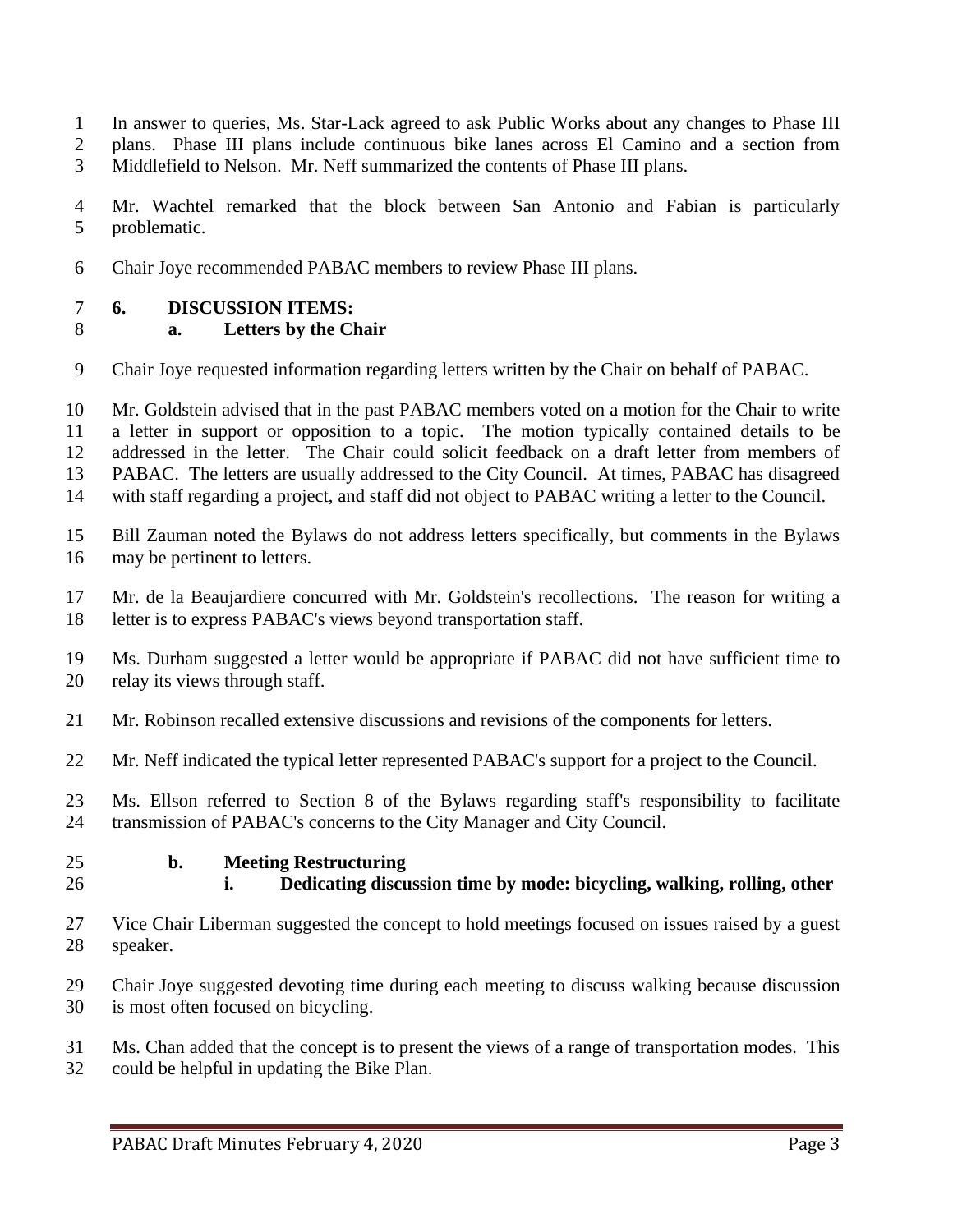- Mr. de la Beaujardiere remarked that PABAC is not explicitly oriented towards pedestrian issues, and bringing the issues to PABAC's attention would be good.
- Mr. Nordman concurred with having guest speakers and focusing an item on other modes of travel.
- Mr. Goldstein commented that PABAC's is used to react to issues presented by staff. Updating the Bike Plan should include PABAC's feedback on comments from the public and plans and reports prepared by consultants and staff. Guest speakers would not be a good use of PABAC's time.
- Mr. Zauman recalled a prior PABAC discussion regarding lack of expertise around pedestrian issues. However, PABAC was composed of different members at that time.
- Ms. Rothstein suggested having some agenda items, perhaps not at every meeting, for pedestrian issues.
- Ms. Durham seemed to recall that pedestrian was added to the title because it was required. PABAC should consider bringing in information about active transportation.
- Mr. Zauman stated that finding people who have pedestrian expertise and are willing to participate is difficult.
- Mr. Goldstein felt PABAC is capable of addressing pedestrian concerns.
- Mr. de la Beaujardiere believed PABAC could increase its awareness and expertise about pedestrian topics through guest speakers.
- Chair Joye questioned whether there are constituencies that could be queried about transportation barriers.
- Mr. Neff remarked that examining a map could lead one to identify barriers.
- Mr. Robinson suggested PABAC to review the Embarcadero/El Camino/Galvez intersection from the perspectives of bicyclists and pedestrians.
- Mr. Zauman proposed a timekeeper to ensure the meeting progresses efficiently and items later in the agenda are discussed fully.
- Chair Joye indicated the consensus is not to restructure meetings.
- Ms. Durham suggested agenda items be framed in an inclusive way.
- **c. Regional Connectivity**
- **i. Should it be a discussion item or a monthly standing item**
- Chair Joye removed this item from discussion.